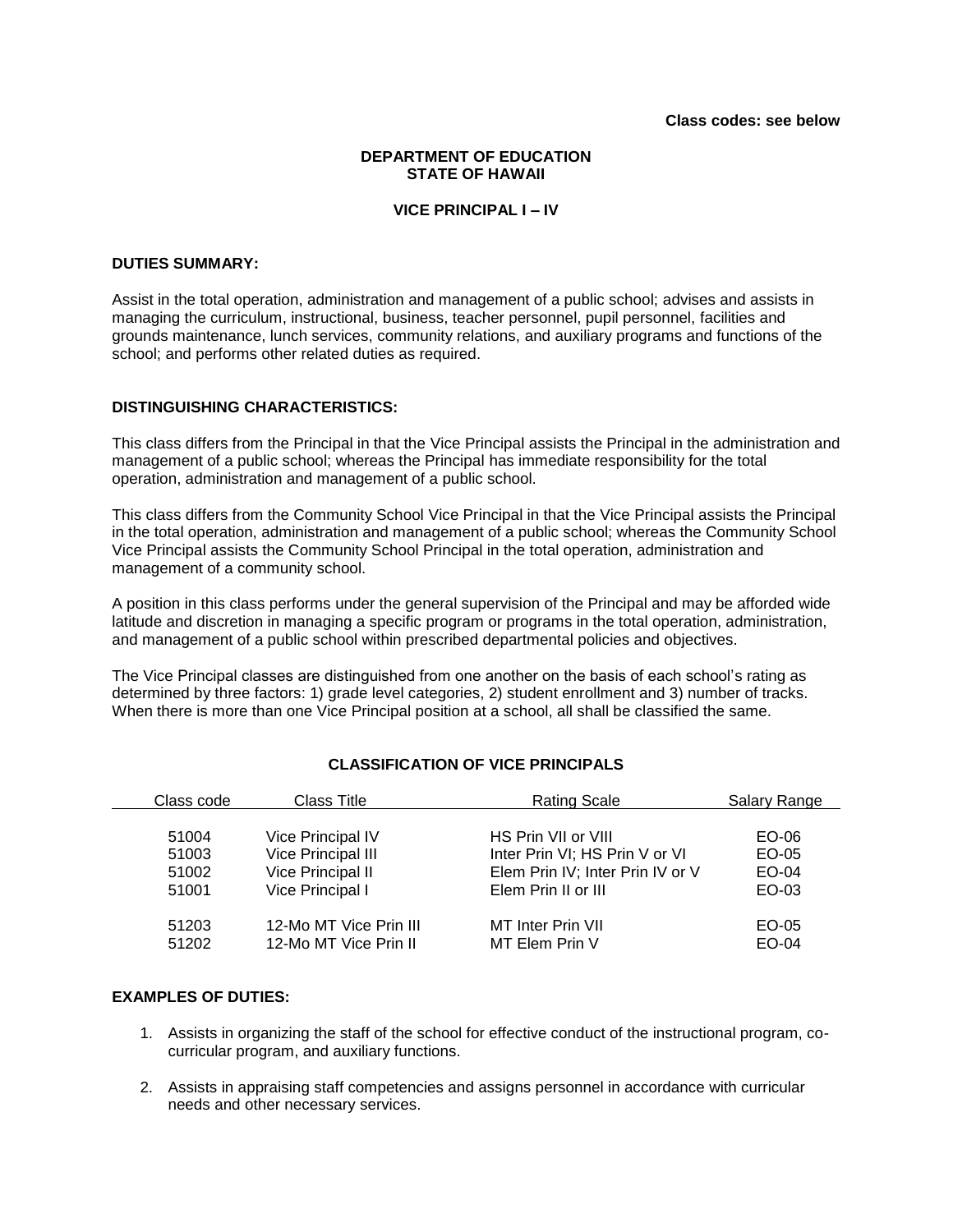- 3. Assists in interviewing, selecting, placing, and orienting new personnel, including instructional and support services personnel.
- 4. Assists in promoting employee welfare and morale.
- 5. Participates in evaluating, rating, and assisting all personnel in job performance.
- 6. Assists in recommending disciplinary action or dismissal of incompetent personnel.
- 7. Assists in promoting and encouraging in-service training and self-improvement efforts.
- 8. Assists in coordinating and scheduling pupil activities and programs, including extra-curricular activities.
- 9. Assists in providing for the proper registration and release of pupils and making decisions on geographic exception requests.
- 10. Assists in providing for the proper evaluation and placement of pupils, the justification of special needs, and development of programs to meet their needs.
- 11. Assists in providing for the counseling of pupils and parents and disciplining, suspending, or recommending dismissal of students.
- 12. Assists in providing health services for emergencies and coordinating the provision of services in vision, hearing, and dental examinations.
- 13. Assists in estimating future student enrollment and maintaining student records.
- 14. Keeps abreast of curriculum changes and new ideas and encourages innovation and experimentation on the part of the staff within the limits and policies prescribed by the Department.
- 15. Assists in making available access to and ensuring the proper care and maintenance of school facilities, supplies, equipment, and materials necessary for the operation of the school and the conduct of an effective instructional program.
- 16. Assists in conducting class visits, evaluating teacher performances, and holding individual conferences to help teachers improve in their performance.
- 17. Participates in consulting with complex, district, and state personnel in planning capital improvement programs and repair and maintenance projects.
- 18. Assists in conducting a safety program to provide for the safety and well-being of students and staff.
- 19. Assists in approving and scheduling outside requests for the use of school facilities and grounds.
- 20. Assists in compiling and reviewing budgetary requests of the instructional staff, establishing priority of needs for equipment and supplies, and developing the annual operating budget for the school.
- 21. Assists in developing the school expenditure plan and monitoring its implementation.